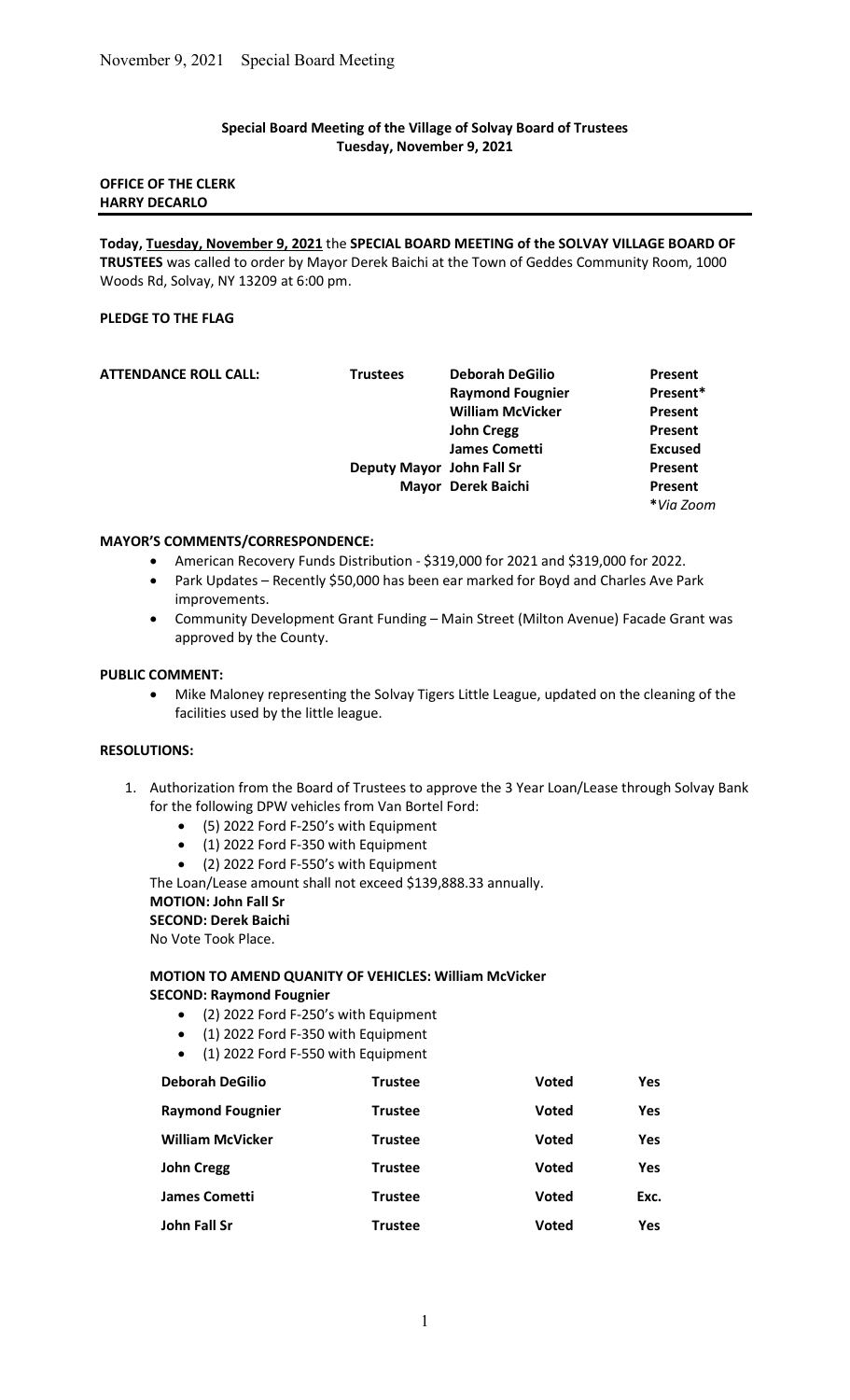|    | <b>Derek Baichi</b>                                                                                                                                                                                                                                                                                                                                                                | <b>Mayor</b>    | <b>Voted</b> | <b>Yes</b><br><b>Motion</b><br><b>Carried</b> |
|----|------------------------------------------------------------------------------------------------------------------------------------------------------------------------------------------------------------------------------------------------------------------------------------------------------------------------------------------------------------------------------------|-----------------|--------------|-----------------------------------------------|
| 2. | Authorization from the Board of Trustees to approve the agreement with American Tower Sub<br>II, LLC for the purchase of communications easement for the amount of \$775,000.<br><b>MOTION: John Fall Sr</b><br><b>SECOND: Derek Baichi</b><br>No Vote Took Place.                                                                                                                 |                 |              |                                               |
|    | <b>MOTION TO TABLE: John Cregg</b>                                                                                                                                                                                                                                                                                                                                                 |                 |              |                                               |
|    | <b>SECOND: William McVicker</b><br>AYES: 6                                                                                                                                                                                                                                                                                                                                         | <b>NAYES: 0</b> |              | <b>MOTION CARRIED</b>                         |
| 3. | Authorization from the Board of Trustees to hold a public hearing at 6:00 pm on November 23,<br>2021 to consider a Local Law opting out of the retail sale of cannabis within the Village of Solvay.<br><b>MOTION: John Cregg</b><br><b>SECOND: William McVicker</b>                                                                                                               |                 |              |                                               |
|    | <b>Deborah DeGilio</b>                                                                                                                                                                                                                                                                                                                                                             | <b>Trustee</b>  | <b>Voted</b> | <b>Yes</b>                                    |
|    | <b>Raymond Fougnier</b>                                                                                                                                                                                                                                                                                                                                                            | <b>Trustee</b>  | <b>Voted</b> | <b>Yes</b>                                    |
|    | <b>William McVicker</b>                                                                                                                                                                                                                                                                                                                                                            | <b>Trustee</b>  | <b>Voted</b> | <b>Yes</b>                                    |
|    | <b>John Cregg</b>                                                                                                                                                                                                                                                                                                                                                                  | <b>Trustee</b>  | <b>Voted</b> | <b>Yes</b>                                    |
|    | <b>James Cometti</b>                                                                                                                                                                                                                                                                                                                                                               | <b>Trustee</b>  | <b>Voted</b> | Exc.                                          |
|    | <b>John Fall Sr</b>                                                                                                                                                                                                                                                                                                                                                                | <b>Trustee</b>  | <b>Voted</b> | Yes                                           |
|    | <b>Derek Baichi</b>                                                                                                                                                                                                                                                                                                                                                                | <b>Mayor</b>    | <b>Voted</b> | Yes<br><b>Motion</b><br><b>Carried</b>        |
|    | Resolved that this Board of Trustees move into Executive Session to discuss a personnel and<br>litigation matter at 6:24 p.m.<br><b>MOTION: John Cregg</b><br><b>SECOND: William McVicker</b><br>AYES: 6                                                                                                                                                                           | <b>NAYES: 0</b> |              | <b>MOTION CARRIED</b>                         |
|    | Resolved that the Executive Session be closed and that this Board return to the regular meeting<br>at 7:05 p.m.<br><b>MOTION: William McVicker</b><br><b>SECOND: John Fall Sr</b>                                                                                                                                                                                                  |                 |              |                                               |
|    | AYES: 6                                                                                                                                                                                                                                                                                                                                                                            | <b>NAYES: 0</b> |              | <b>MOTION CARRIED</b>                         |
|    | No action was taken at the Executive session meeting.                                                                                                                                                                                                                                                                                                                              |                 |              |                                               |
|    | <b>NEW BUSINESS:</b>                                                                                                                                                                                                                                                                                                                                                               |                 |              |                                               |
|    | 4. Authorization from the Board of Trustees to compensate Officers of the Solvay Police<br>Department with a stipend of \$4000 paid in two installments of \$2000. The funds will be drawn<br>from the American Rescue Funds provide to the Village of Solvay. The is a result of working<br>through the pandemic.<br><b>MOTION: John Cregg</b><br><b>SECOND: William McVicker</b> |                 |              |                                               |
|    | <b>Deborah DeGilio</b>                                                                                                                                                                                                                                                                                                                                                             | <b>Trustee</b>  | Voted        | <b>Yes</b>                                    |
|    | <b>Raymond Fougnier</b>                                                                                                                                                                                                                                                                                                                                                            | <b>Trustee</b>  | Voted        | <b>Yes</b>                                    |
|    | <b>William McVicker</b>                                                                                                                                                                                                                                                                                                                                                            | <b>Trustee</b>  | <b>Voted</b> | <b>Yes</b>                                    |